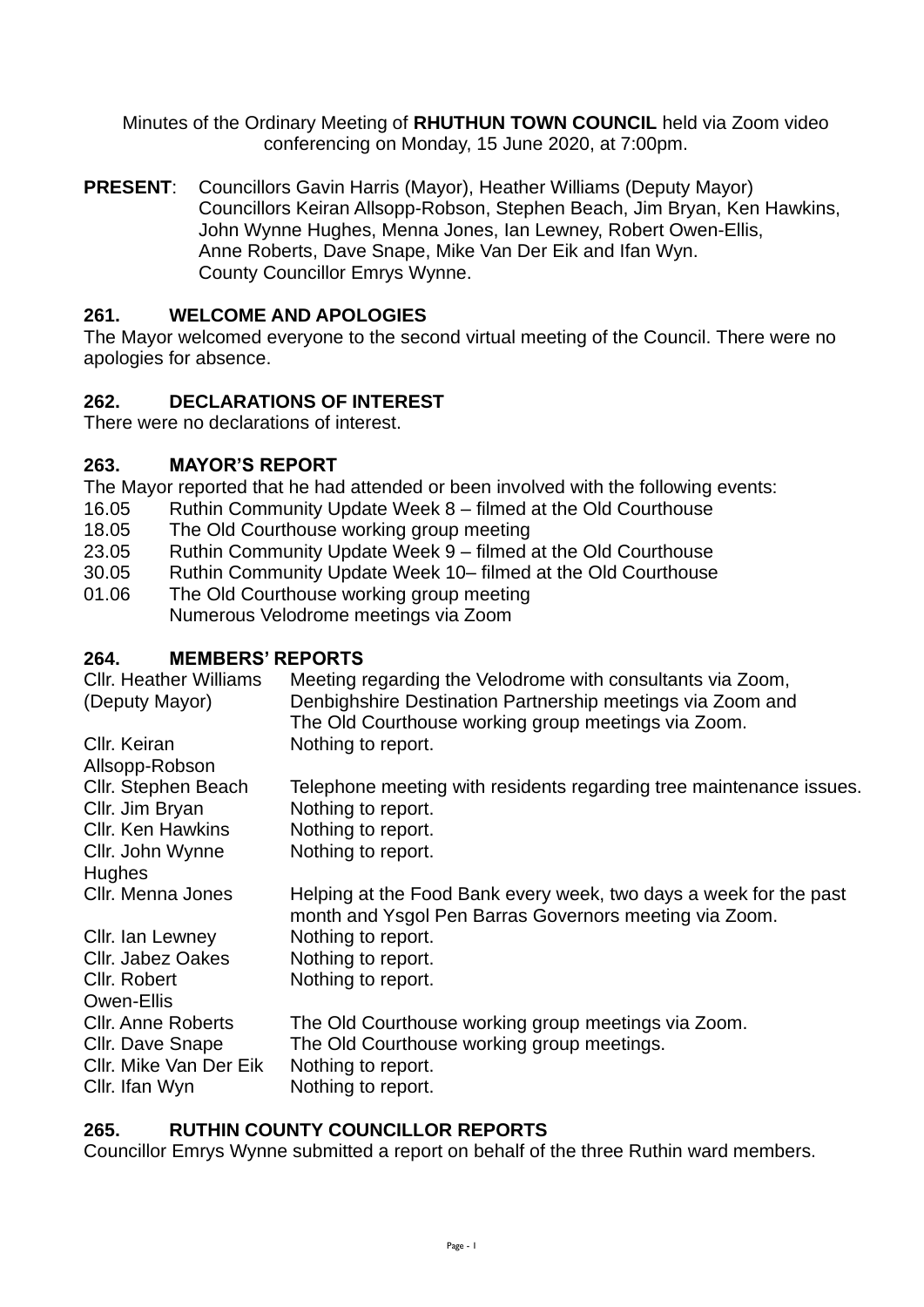# **266. MINUTES OF THE PREVIOUS ORDINARY MEETING**

*RESOLVED: that the minutes of the meeting held on 18 May 2020 be confirmed as a correct record.* 

#### **267. MATTERS ARISING**

There were no matters arising.

### **268. UPDATE ON THE OLD COURTHOUSE**

Members were informed that the Old Courthouse working group had held a meeting prior to the Council meeting. The group is working on the volunteer structure, interpretation within the building and the website to prepare for when the facility can be opened to the public. *RESOLVED: to receive the update.* 

## **269. UPDATE REGARDING THE NORTH WALES VELODROME BID**

The Mayor reported that he, the Deputy Mayor and the Clerk, along with Project Co-ordinator, Ruth Astbury, had been in meetings with the consultants, LK2, who had produced an initial draft report based on the work undertaken to date whilst observing lockdown regulations. This will now be redrafted to include an executive summary, the main body and appendices with additional details.

*RESOLVED: to note the update regarding the progress to date.* 

#### **270. UPDATE REGARDING ST. PETER'S SQUARE**

The Mayor reported that funding is available from Welsh Government to introduce adjustments to pavements and road layouts to facilitate social distancing requirements to enable shops and businesses to reopen and a bid has been submitted to enable introducing a one-way system for Well Street and Market Street on a trial basis. Councillor Allsopp-Robson asked for consideration to be given to ease of access with regards to coach parking by the Old Courthouse when deciding on the one-way routes. A steering group has been established by Denbighshire County Council including the three Ruthin ward members. Councillor Emrys Wynne said that this would be considered.

*RESOLVED: to receive the update.* 

# **271. FINANCIAL ASSISTANCE AND DONATIONS**

Members had received a report on the financial assistance and donations budget with the agenda. Members thanked the Clerk for preparing the report demonstrating the current budget available for financial requests.

*RESOLVED: to receive the report.* 

#### **272. FINANCIAL STATEMENT**

Members were requested to receive and approve the financial statement for the period ending 31 May 2020. The Clerk notified members that a payment of £1,476.00 had been received for the costs incurred in replacing the damaged Christmas tree, and confirmed that this represented the full amount.

*RESOLVED: to receive and approve the financial statement for the period ending 31 May 2020.* 

#### **273. ACCOUNTS FOR PAYMENT**

*RESOLVED: that payment of the following items be approved.*

From Ruthin Town Council's current account:

OB JB Platform Hire Ltd Hire of cherry picker with operator on 28  $*$  £624.00